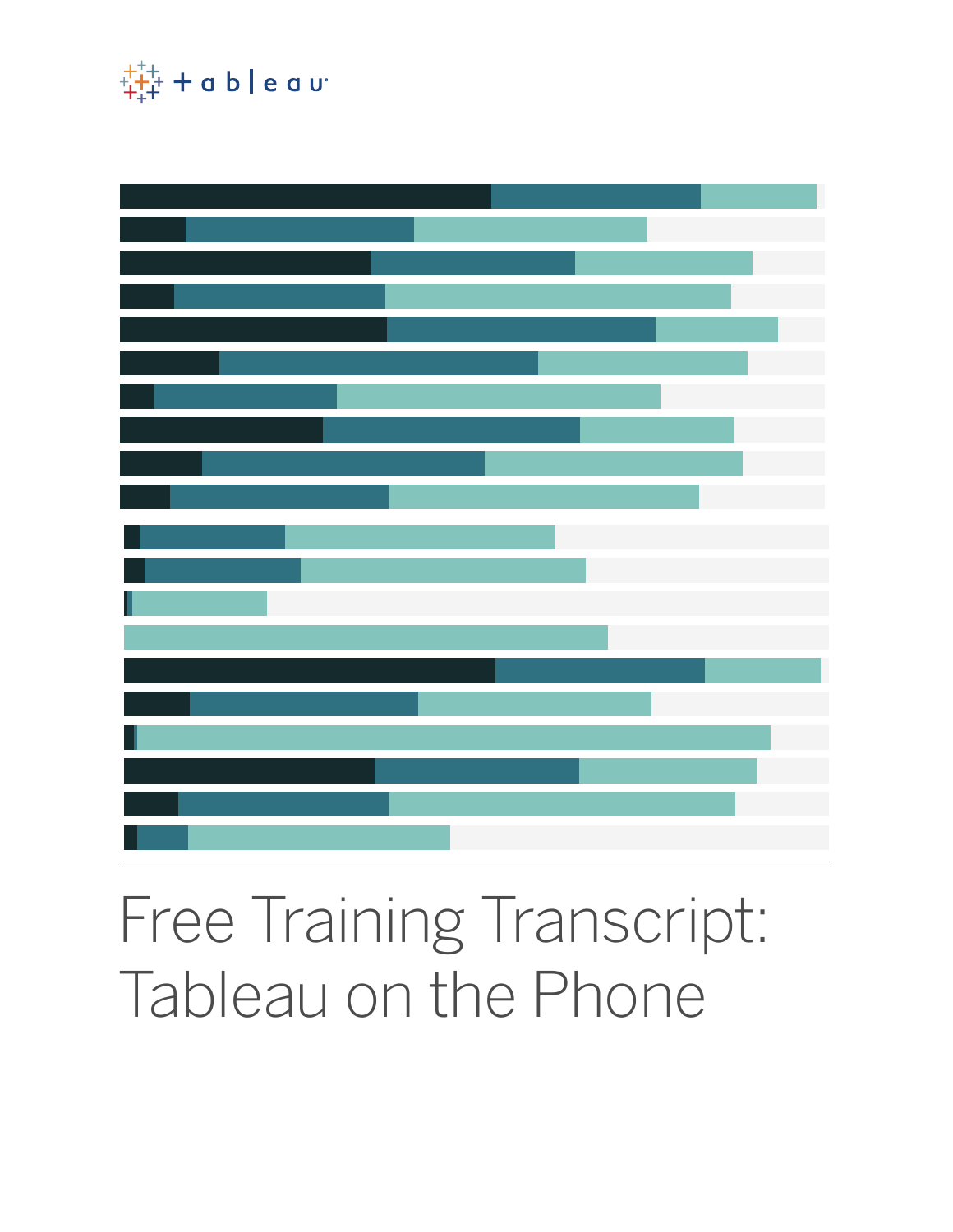Welcome to this video on Tableau Mobile for the Phone. For information on using the app on tablets, please check out the other Tableau Mobile videos. To follow along, you'll need access to a Tableau Online or Tableau Server site as well as a Phone with the mobile app.

So you've got the app. You're logged into your site. Now what?

## Basic Navigation

We're currently on the Favorites tab but we can also easily navigate to Recents or All. Recent is exactly what it sounds like – it shows the last 12 pieces of content we accessed. Tapping All brings up all the content we have access to. I'll switch to landscape mode to maximize screen real-estate for the purposes of this video.

# Viewing Content

A quick word about content – by default, tabs show both workbooks AND individual sheets. We can identify what's a single sheet because the thumbnail is a box. A workbook has the stacked thumbnail.

To change what type of content is displayed, tap Filter, then Format, choose the desired type of content. We could also filter by owner, project, or tags.

## Searching

It's important to be able to find the right data easily. Tap in the search box and start typing – the results are dynamic and update as we enter more of the search term. If we don't see the expected content, check if there are filters applied.

## Favorites and Snapshots

If there are certain pieces of content we know we'll want to stay on top of often, we can add them to our favorites by tapping on this star here. Favorites are powerful – not only are they all in one place for quick and easy access, favorites have snapshot capabilities for offline viewing.